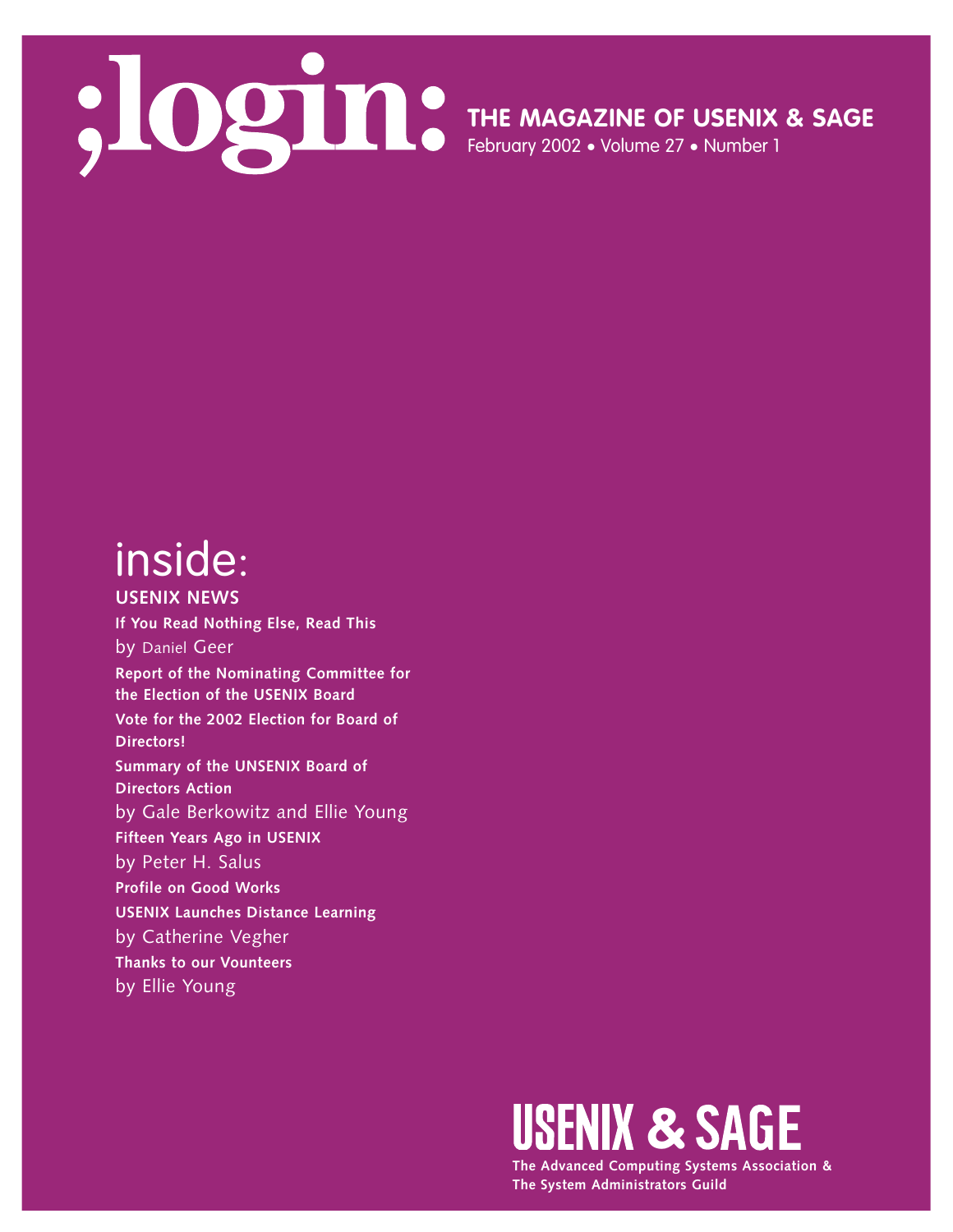## USENIX MEMBER BENEFITS

### As a member of the USENIX Association, you receive the following benefits:

FREE SUBSCRIPTION TO *;login:,* the magazine of USENIX and SAGE, published six times a year plus special issues focused on a single topic. It features technical articles on a wide range of topics, tips and techniques of system administration and workplace behavior, book reviews, summaries of USENIX conferences and other conferences of interest to computer professionals, and news about USENIX and SAGE.

Access to *;login:* online from October 1997 to last month *www.usenix.org/publications/ login/login.html.*

ACCESS TO PAPERS from the USENIX Conferences online starting with 1993 *www.usenix.org/publications/library/index.html*.

THE RIGHT TO VOTE on matters affecting the Association, its bylaws, election of its directors and officers.

OPTIONAL MEMBERSHIP in SAGE, the System Administrators Guild.

DISCOUNTS on registration fees for all USENIX conferences.

DISCOUNTS on the purchase of proceedings and CD-ROMS from USENIX conferences.

SPECIAL DISCOUNTS on a variety of products, books, software, and periodicals. See *http://www.usenix.org/membership/ specialdisc.html* for details.

# FOR MORE INFORMATION REGARDING MEMBERSHIP OR BENEFITS, PLEASE SEE

*http://www.usenix.org/ membership/membership.html*

> OR CONTACT *office@usenix.org* Phone: 510 528 8649

# USENIX news

# **If You Read Nothing Else, Read This**

## **by Daniel Geer**

President, USENIX Board of Directors



*geer@usenix.org*

A democracy, as Winston Churchill so eloquently noted, is the worst of all systems except for all the others. USENIX is a democracy, and in this *;login:* you will see that the USENIX election process is upon us. If you read nothing else, read this.

To be clear, I am not running. I would like to, but USENIX has term limits and therefore my role as Board Member and Officer comes to an end. Whether I have more to offer or not is irrelevant. Therefore I have at once the freedom and the duty to suggest what makes good leaders for USENIX, and what does not.

USENIX is "The Advanced Computing Systems Association." It has a purpose that is a given, namely

- problem-solving with a practical bias,
- fostering innovation and research that works,
- communicating rapidly the results of both research and innovation,
- providing a neutral forum for the exercise of critical thought and the airing of technical issues.

The Board of Directors is elected by the membership to discharge this responsibility. In a word, the above is the job description. Anyone who runs for office had better be prepared to make those goals their only goals. If they have other goals, they are running against the organization which, though a democratic right, is between a nuisance and a disgrace even as running for personal resumé enhancement is beneath contempt. We, the USENIX membership, are lucky to have almost entirely escaped the negatives of democracy, i.e., we have almost always elected Board members who endorsed the purpose of the Association and who come to the Board filtered by a proven history of service to the Association. If numbers are how you think, consider that Citeseer (*<http://> citeseer.nj.nec.com/impact.html* ) recently started ranking publication venues by impact (citation rate), and 3 of the top 4 spots, out of 858, belong to USENIX conferences: OSDI #1, USITS #3, USENIX Annual #4. This is the standard every successive Board has to uphold if not improve upon.

When I say that we have largely elected Board members "filtered by a proven history of service to the Association" I mean something that is very, very important. At any given moment, half of the USENIX membership is new and therefore naturally has limited scope with which to assess that "proven history" factor. At any given moment, there is almost always a negative correlation between mere name-recognition popularity and the "proven history" factor since, as we all know, you get a lot more accomplished when you take no care as to who gets the credit. This is why USENIX, like every durable organization for which institutional memory and leadership capacity are closely and eternally correlated, entrusts itself so fully to a formal Nominating Committee. There is no more thankless yet essential task than that of a nominating committee; there are no more easily bruised egos than those who think they are *deserving*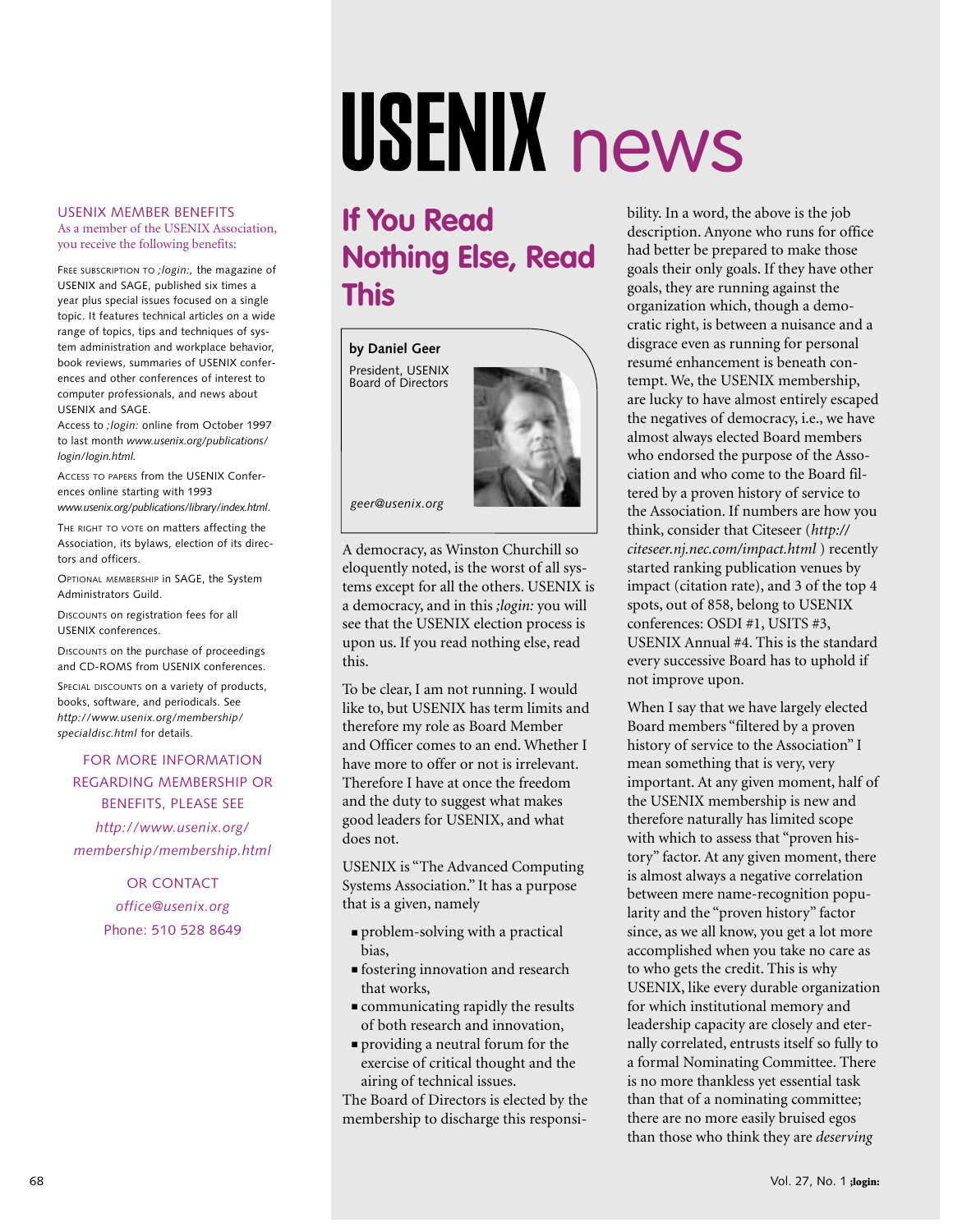of office rather than humbled by the *prospect* of office, and there is no more easy target for interference by the insolently self-satisfied than to undermine the work of a nominating committee. And, yes, as with democracy, nominating committees are the worst of all systems except for all the others.

I write to denounce the efforts of Greg Rose to pre-empt the governance of an organization from which, in high dudgeon, he peremptorily walked away. I write to thank, beyond words, the work of the USENIX Nominating Committee whose members deserve our reverence, our gratitude, and our trust. I write USENIX members to urge in the strongest way that you make your selections from amongst those who played the game on the field rather than behind the grandstand and who are, by my inspection and their affirmation, committed to the USENIX Association and to its purpose as laid out above. I write to remind us all that there is a vast gulf between a leader and a provocateur, and that as the Good Book says "By their works shall ye know them." It is by the works of the Nominating Committee that they are known. Even more, it is by their works that those nominated for office are known, and rightly. Any choice amongst these fine people below is a choice consistent with honor and with earned appreciation; you have my word on it.

for Board President: Kirk McKusick for Board Vice President: Mike Jones for Board Treasurer: Lois Bennett for Board Secretary: Peter Honeyman for Board At Large: Clem Cole for Board At Large: Tina Darmohray for Board At Large: John Gilmore for Board At Large: Darrell Long for Board At Large: Adam Moskowitz for Board At Large: Avi Rubin for Board At Large: Ted Ts'o

# **Report of the Nominating Committee for the Election of the USENIX Board**

The Nominating Committee for the 2002 USENIX Board Election is Eric Allman, Andrew Hume (Chair), John Kohl, and Rob Kolstad. The purpose of the Nominating Committee is to ensure a slate of qualified candidates for the USENIX Board election. This report simply describes how we chose the slate of nominees and the list of nominees itself. Unlike previous years, we did not perform a detailed evaluation of the current board, nor are we providing any commentary on the nominees themselves.

Choosing the nominees is a tension between several, sometimes conflicting, guidelines. These include continuity between old and new boards, the need for the treasurer to be experienced in financial matters, and for the nominees' backgrounds to span several key constituencies within USENIX; for 2002, we took these to be researchers, academics, system administrators, and the fields of security and Freenix.

The nominees are

- **President:** Marshall Kirk McKusick, Author and Consultant
- **Vice-President:** Mike Jones, Microsoft Research
- **Treasurer**: Lois Bennett, Harvard University
- **Secretary**: Peter Honeyman, CITI, University of Michigan

## **Directors (4 positions):**

Clem Cole, Paceline Systems Tina Darmohray, Stanford University John Gilmore Darrell Long, Univ. of California, Santa Cruz Adam Moskowitz, Menlo Computing

Avi Rubin, AT&T Labs - Research Ted Ts'o, IBM

# **Vote for the 2002 Election for Board of Directors!**

The biennial election for officers and directors of the Association is being held right now.

Ballots have been sent to all paid-up members on or about February 19. Members have until April 1st to cast their votes. The results of the election will be announced in *comp.org.usenix*, the USENIX Web site, and the June issue of *;login:*.

The Board is made up of eight directors, four of whom are "at large." The others are the President, Vice President, Secretary, and Treasurer. The balloting is preferential; those candidates with the largest number of votes are elected. Ties in elections for directors shall result in run-off elections, the results of which shall be determined by a majority of the votes cast. Newly elected directors will take office at the conclusion of the first regularly scheduled meeting following the election, or on July 1st, whichever is earlier.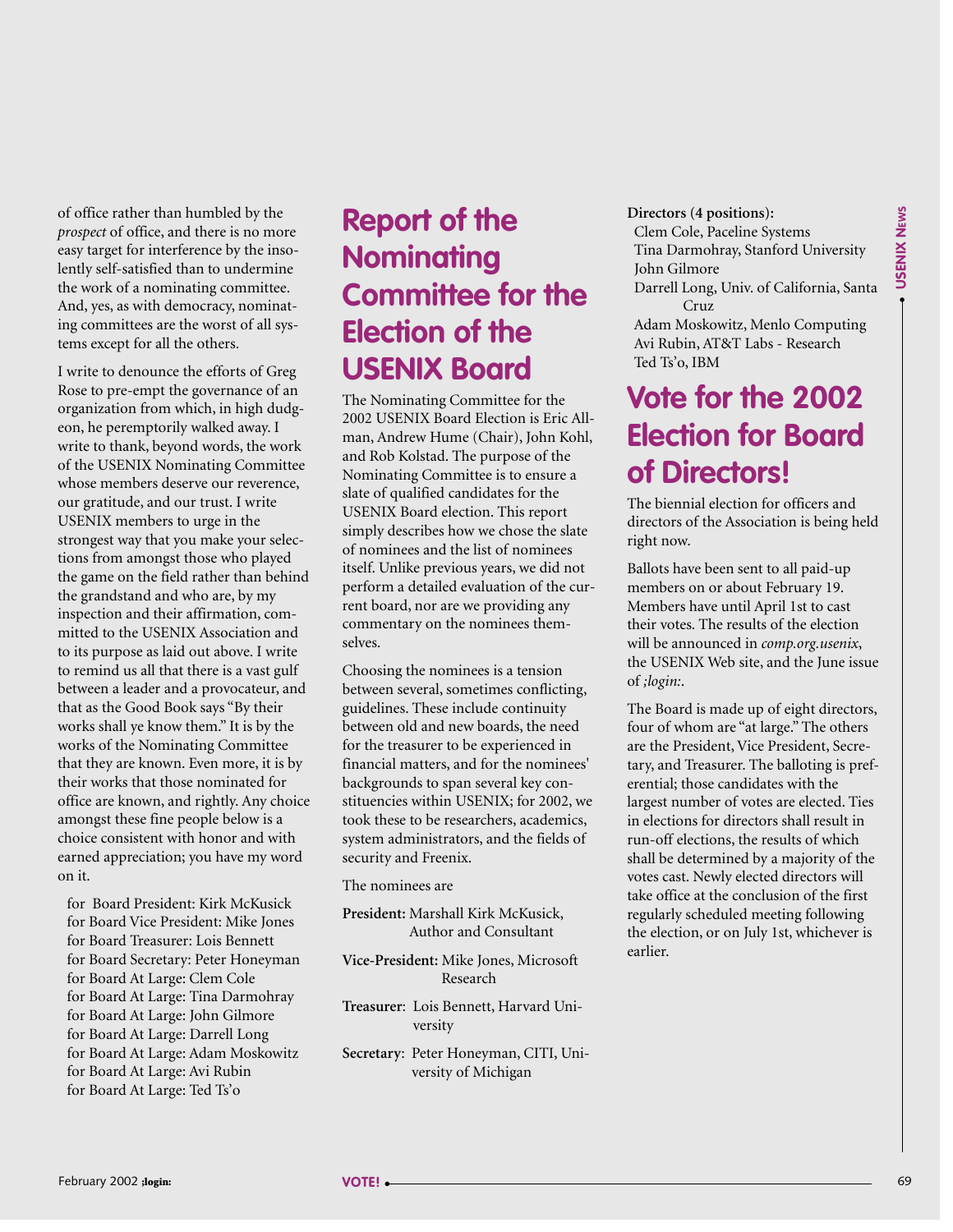# **Summary of the USENIX Board of Directors Actions**

**by** Gale Berkowitz and Ellie Young

The following is a summary of some of the actions taken by the USENIX Board of Directors between September and December 2001.

# **ALS Conference Registration Fees**

It was decided to eliminate the registration fees to the technical sessions at the Annual Linux Showcase which was held in November 2001.

# **Anti-Terrorism Act (ATA)**

The Board agreed to alert USENIX members of its concern regarding provisions in the proposed Anti-Terrorism Act (ATA) that would treat all computer trespasses as terrorism, and was under consideration in Congress . A subcommittee was formed to draft a statement that was published on the Web site and sent to the membership.

# **SAGE Certification Effort**

The Board adopted the resolution creating an Interim Certification Board and governance structure for the SAGE certification program. It also guaranteed up to \$200,000 per year in funding, subject to review, for the SAGE Certification Program over the next two years.

# **SAGE Staffing**

It was agreed to increase the number of staff dedicated to SAGE to include one full-time SAGE projects director and another position of an online system administration/content editor for the SAGE website.

# **Registration Fees and Member Dues**

The Board voted to raise the conference registration fees beginning with the June 2002 conferences as follows:

Tutorials:

- One-Day tutorial: \$600
- 2-Day tutorial: \$1100
- 3-Day tutorial: \$1500.

Technical sessions:

- Annual Technical Conference and LISA: \$595
- 3-Day events: \$645
- 2-Day events:: \$600
- Student fees: \$100

Member Dues

A modest raise in dues was approved to cover increased costs, as follows:

- Individual: \$100
- Student: \$30
- Supporting: \$2500
- Educational: \$220
- Corporate: \$430

# **Distance Learning Program**

The sum of \$15,000 was budgeted in order for USENIX to offer Digitalthink courseware as a member benefit. A proposal was requested from the staff to fund four Web tutorial pilots in early 2002. Suggestions regarding alternatives for using non-proprietary distance learning software were discussed and will be explored.

# **Standards Activities**

A proposal in the amount of \$14,370 to continue standards work primarily in the area of Linux Standards Base Project was approved.

# **USACO**

It was agreed to fund once again the USA Computing Olympiad team in 2002 in the amount of \$29,300.

# **NordU Conference**

A loan of \$25,000 to EurOpen.SE for the support of the NordU 2002 conference was approved.

## USENIX BOARD OF DIRECTORS

Communicate directly with the USENIX Board of Directors by writing to *board@usenix.org*.

## PRESIDENT:

- Daniel Geer *geer@usenix.org*
- VICE PRESIDENT:

Andrew Hume *andrew@usenix.org* SECRETARY:

Michael B. Jones *mike@usenix.org*

TREASURER: Peter Honeyman *honey@usenix.org*

## DIRECTORS:

John Gilmore *john@usenix.org* Jon "maddog" Hall *maddog@usenix.org* Marshall Kirk McKusick *kirk@usenix.org* Avi Rubin *avi@usenix.org*

EXECUTIVE DIRECTOR: Ellie Young *ellie@usenix.org*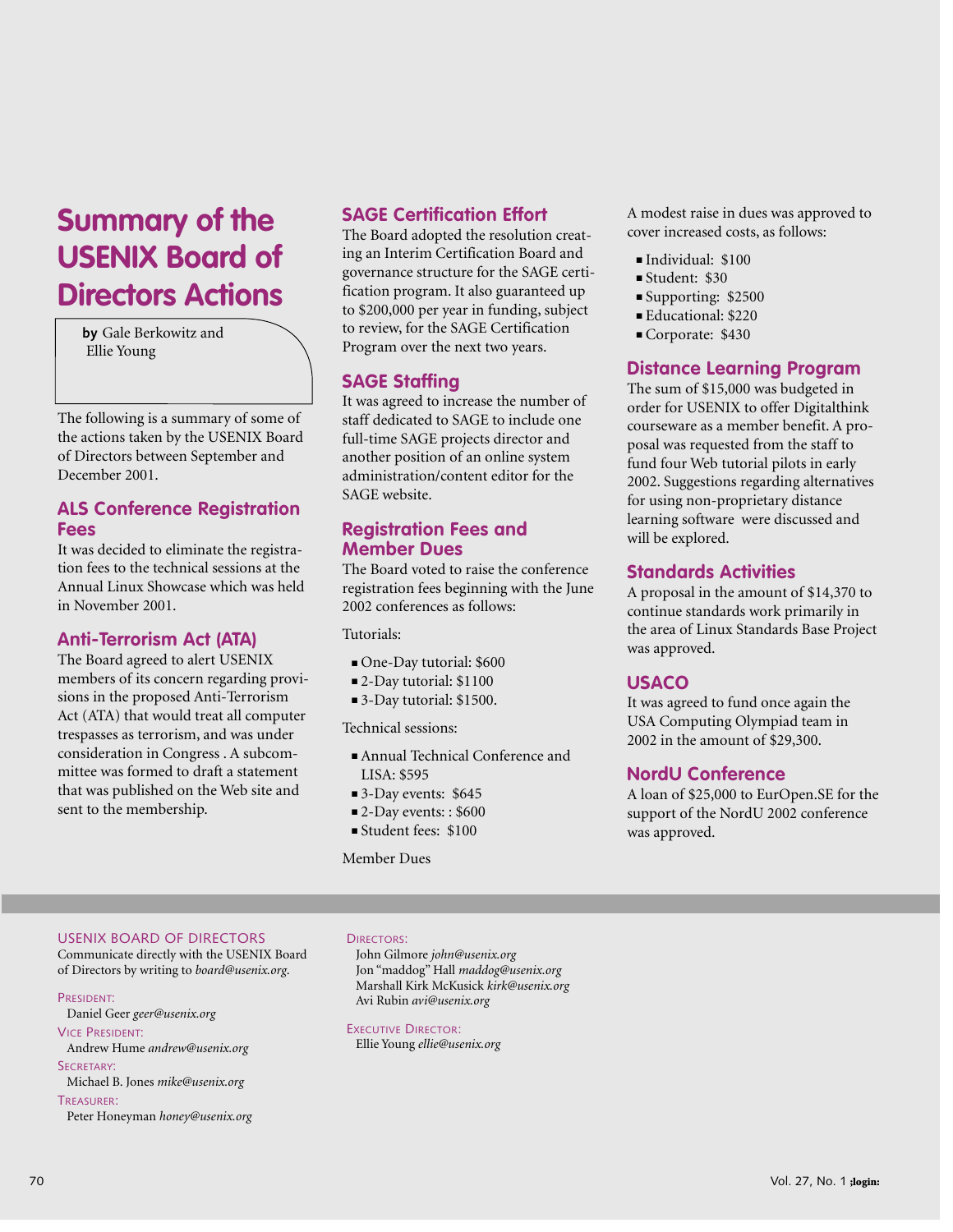# **STG Viability Review**

The report from the STG Review committee indicated that viability of SAGE was reaffirmed. There were, however, concerns about the effectiveness of the governance. See page 65 and *<http://www.usenix.org/sage/> restructuring/viabilityreview.html*

# **Nominating Committee**

Andrew Hume was appointed chair of the Nominating Committee for the USENIX Board Elections in '02. The rest of the committee is Eric Allman, Rob Kolstad, and John Kohl. The election will be conducted by paper ballots due April 1st.

# **Linux International**

USENIX will become an Affiliate member of Linux International.

# **Internet Measurement Workshop**

It was agreed that USENIX will co-sponsor this workshop next year.

# **Next Meeting**

The next meeting of the USENIX Board of Directors is scheduled for Friday, February 15, 2002, in conjunction with BSDCon in San Francisco, CA.

# **Fifteen Years Ago in USENIX**

**by Peter H. Salus** USENIX Historian *peter@matrix.net*

In January 1982, Mike O'Brien (now the amanuensis of Mr. Protocol) hosted an annual meeting in Santa Monica. In January 1987, Rick Adams, then of the Center for Seismic Studies, was the host in Washington, DC.

USENIX met in DC in 1984 in January. The location was actually determined by /usr/group. The meeting was memorable for the weather. In 1987, Washington maintained its standing: we had the "second DC snowstorm," beginning around 11 a.m. on Thursday, January 22.

Thursday evening, with flights cancelled and people unexpectedly sharing accommodation, was true chaos. Friday was somewhat better, and I flew back to California on Saturday without a hitch.

But Wednesday was a full day of sessions to remember. Dave Tilbrook (now at RIM) and Debbie Scherrer (now at Transmeta) had set up seven speakers to discuss "What it is to be UNIX": John Mashey, Eric Allman, Steve Johnson,

John R. Mullen, Peter Collinson, Dennis Ritchie, and Mike O'Dell.

Allman spoke about the data forms and Johnson about the language forms. Collinson spoke about UNIX as a cult. O'Dell gave us a "world view." Mashey began with "Leverage – Past, Present, Future." Ritchie gave us his view of "why the UNIX system has succeeded."[NOTE WHAT ABOUT MULLEN?]

It was a star-studded day. The presentations were really interesting. And they gave us something to talk about besides the snow.

## USENIX SUPPORTING MEMBERS

Addison-Wesley Kit Cosper Earthlink Network Edgix Interhack Corporation Interliant Lessing & Partner Linux Security, Inc. Lucent Technologies Microsoft Research Motorola Australia Software Centre New Riders Publishing

Nimrod AS O'Reilly & Associates Inc. Raytheon Company Sams Publishing The SANS Institute Sendmail, Inc. Smart Storage, Inc. Sun Microsystems, Inc. Sybase, Inc. Syntax, Inc. Taos: The Sys Admin Company TechTarget.com UUNET Technologies, Inc.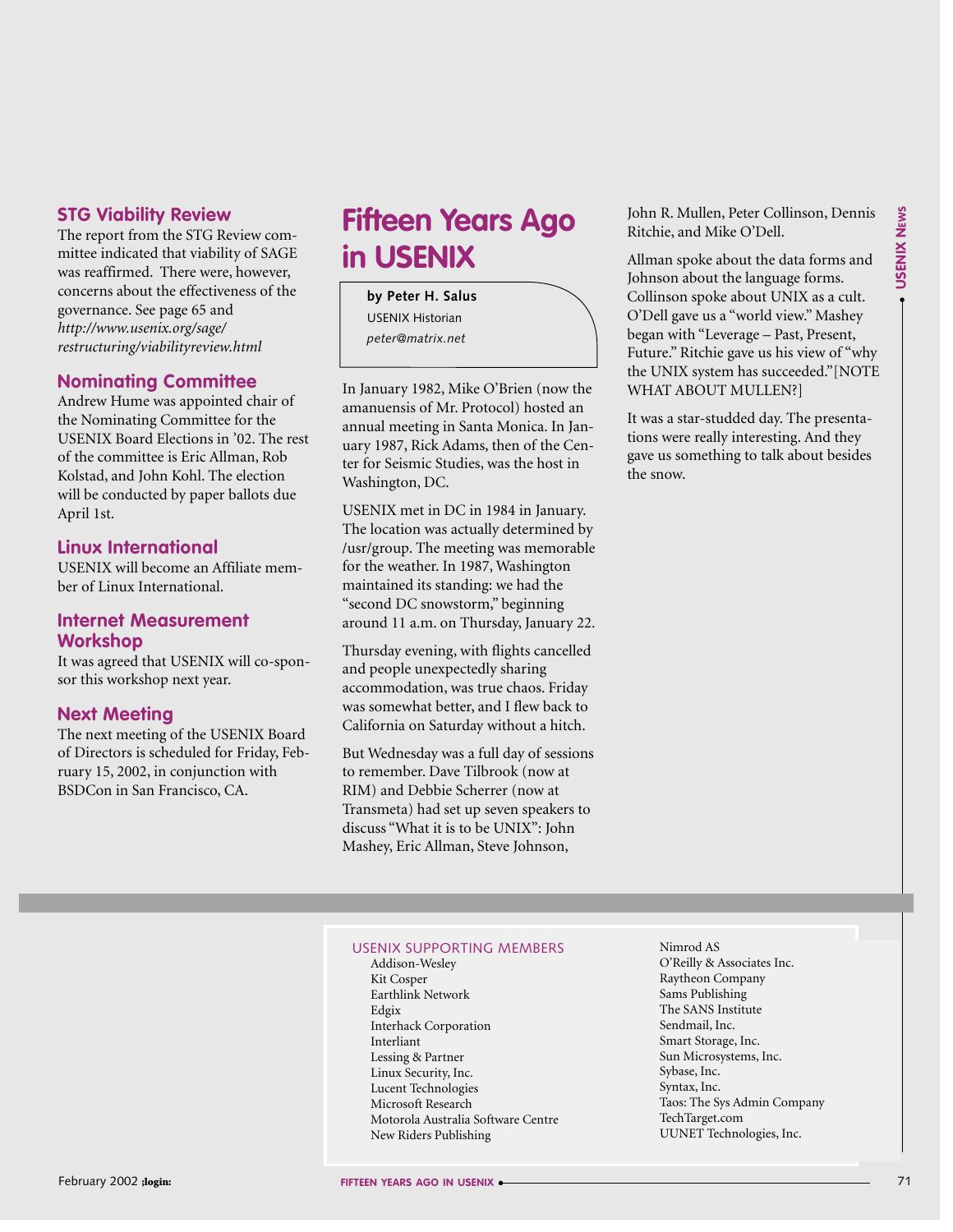# **Profile on Good Works**

In keeping with its commitment to promoting representation of women and underrepresented groups in the computing professions, USENIX contributed \$10,000 in support of the Richard Tapia Celebration of Diversity in Computing Symposium.USENIX funding was used for scholarships for students to attend the event. [*See letters of thanks from some of those students on page 4*]

## **Coalition to Diversify Computing Launches Tapia Celebration of Diversity in Computing Series by Valerie Taylor**

Northwestern University, CDC Co-chair

The Coalition to Diversify Computing (CDC) held the inaugural Richard Tapia Celebration of Diversity in Computing Symposium (*<http://www.sdsc.edu/> Tapia2001/*) on October 18-20, 2001, in Houston, Texas. The symposium was sponsored by the Association of Computing Machinery (ACM). Designed to celebrate the technical contributions and career interests of diverse people in computing fields, the symposium offered a mix of technical and nontechnical talks and panels, a poster session, and a unique awards banquet. The symposium program was designed around the theme of "Expanding Horizons," reflecting a focus on access to powerful knowledge from diverse researchers in computing, expanding the community of people in the field of computing, and sharing knowledge between the different disciplines of computing.

The celebration honored Dr. Richard A. Tapia, a mathematician and professor in the Computational and Applied Mathematics Department at Rice University in Houston. Dr. Tapia is a member of the National Academy of Engineering, the

first recipient of the A. Nico Habermann Award from the Computing Research Association, and a member of the National Science Board; he is equally well known for his commitment to educational equity, mentoring, and student success. As the CDC embarked upon naming the symposium, only one name came to mind to all members, simultaneously – Richard Tapia. The members of CDC discussed Richard Tapia's significant impact on their careers, either as a role model, mentor, colleague, or very dear friend. His impact was felt throughout the symposium, at which hundreds of people shared their impressions of Tapia's influence on their lives; newcomers were able to get to know Richard Tapia and absorb his great energy and enthusiasm about increasing diversity in computing.

Tapia's keynote address, "Diversifying Computing: Its Contradictions, Challenges, and Successes," was a candid assessment of current educational policy and reform initiatives in which he urged attendees to close the education gap, engage minority youth in the world of science, and hold high the bar of academic excellence. Jackie McNab of KDH Science gave an invited plenary talk entitled "Breaking through Barriers: A Journey to Success." McNab's talk, which was targeted to the student attendees, provided examples of questions to ask and standards to use to "think outside the box," aim high, and capitalize on one's unique talents. She provided proof of her methods with her own successes and challenges.

Judging by conference evaluations, the symposium was a great success. More than 96% of the participants found the symposium intellectually stimulating. Further, 76% of the participants felt the symposium increased their desire to conduct research in the areas of science, mathematics, engineering, or technology, and 61% felt motivated to conduct

interdisciplinary research as a result of the symposium. The symposium had a profound and positive effect on those who were there.

As with the Tapia Symposium 2001, the Tapia conference in 2003 will make an effort to involve as many students as possible. Scholarships will again be provided, and students will be asked to contribute ideas for speakers and conference activities.

The Tapia Symposium 2001 was sponsored by ACM, with additional support from the National Science Foundation; the Alliances for Graduate Education and the Professorate at Rice University; Argonne National Laboratory; the Computing Research Association; the Education, Outreach, and Training Program, Partnership for Advanced Computational Infrastructure; Microsoft Corporation; NASA; Rice University; and USENIX.

The mission of the Coalition to Diversify Computing (CDC ), which planned the event, is to increase the visibility of people of color in computing research and to provide networking opportunities for minority researchers, faculty, and students. CDC is a joint committee of the Association of Computing Machinery (ACM), the Computing Research Association (CRA), and the Institute of Electrical and Electronic Engineering (IEEE) Computer Society. For more information on the CDC, see *<http://www.npaci.edu/Outreach/CDC>*.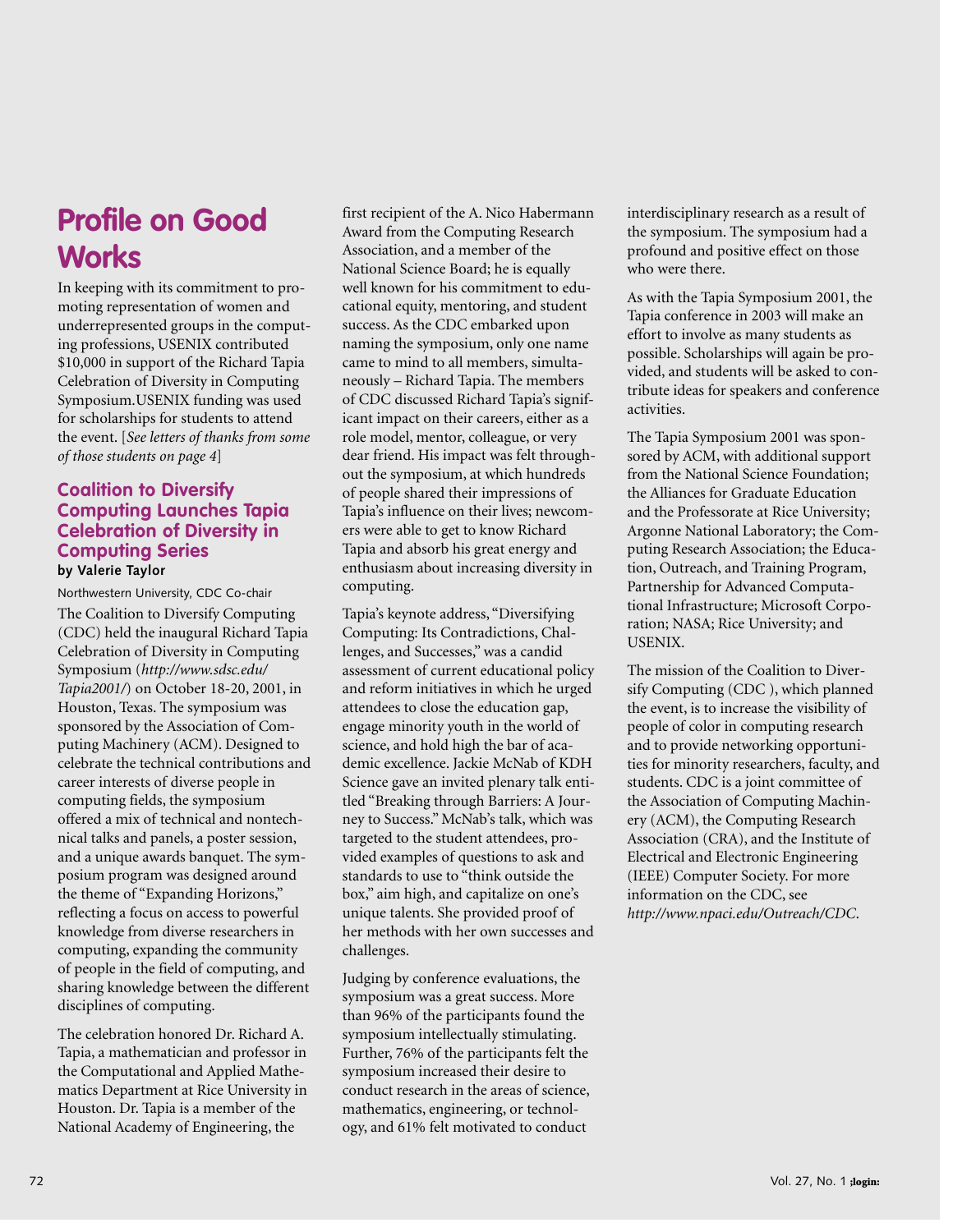● **USENIX** USENIX NEWS

# **Volunteers Ellie Young**

**Thanks to our** 

Executive Director

USENIX's success would not be possible without the volunteers who lend the expertise and support to our conferences, publications, member services, SAGE, new projects, and philanthropic activities. While there are many who serve on program committeees, coordinate the various activities at the conferences, work on committees and contribute to this magazine, I would like to make special mention of the following individuals who made signficiant contributions in 2001:

The program chairs for our 2001 conferences:

- Yi-Min Wang and Rajendra Raj, 6th Conference on Object-Oriented Technologies & Systems
- Tom Anderson, 3rd USENIX Symposium on Internet Technologies & Systems
- Saul Wold, Java VM Research & Technology Symposium
- Yoonho Park, 2001 USENIX Annual Technical Conference
- Dan S. Wallach, 10th USENIX Security Symposium
- Ted Ts'o for organizing and moderating the Linux 2.5 Kernel Developer's Summit
- Bryan C. Andregg, 5th Annual Linux Showcase & Conference
- Keith Packard, XFree86 Technical Conference
- Mark Burgess, 15th LISA Conference
- Jan Sael for chairing the NordU2001 Conference.

# **USENIX Launches Distance Learning**

**by Catherine Vegher**

Marketing Manager *catherine@usenix.org*

This past June, the USENIX Board authorized a three part Distance Learning pilot program to test the viability of offering conference tutorials over the Web, offering Web-based training courseware at a discount to our members, and potential affiliations with established University Distance Learning programs. We feel these programs could represent a significant benefit to USENIX and SAGE members and could become an additional revenue source for the organization. A brief outline of the project plan follows.

# **Part 1. Virtual Classroom: Live interactive tutorials delivered over the Web**

Conducted last Fall, the first phase of the pilot program included four, one and one half hour LIVE tutorials. Each tutorial was limited to 35 participants and 'sold out' within two hours of sending an email announcement to the USENIX database. Participants in tutorials rated the content and delivery methodology very high.

Based on the overwhelmingly positive feedback, the Board authorized an additional set of pilot programs to test the concept with full-length tutorials. Beginning in February 2002, this second installment of courses will be delivered in hour and a half sessions over three successive weeks. The registration fee for each course will be \$395. Complete course descriptions and registration information can be found at: *<http://www.usenix.org/events/elearning/>* 

After the completion of the pilot programs, USENIX will determine if online tutorials should be added to the educational programs offered at USENIX.

# **Part 2. Web Based Training**

Basic online interactive courseware in a wide range of technical areas such as Linux, Java, XML, Microsoft, Cisco, and Oracle.

We explored industry standard Webbased training, in order to make additional courseware available to SAGE and USENIX members at a discount.

A committee of experts from our community, including Aeleen Frisch, John Sechrest, Steve Simmons and our consultant Richard Jaross of Global Training Solutions, examined the Web-based training courses currently available. The committee established criteria for evaluation and conducted a review of the three leading providers: Smartforce, NETG and DigitalThink.

DigitalThink was the unanimous choice of the committee due to the quality of their courseware, the ability to run it on any browser, and the live tutorial support. USENIX and SAGE members will now receive a 20% discount off the list price of any DigitalThink course.

# **Part 3. University Distance Learning Program**

The third part of the pilot will explore relationships with leading University distance learning programs. We will be looking to make these programs available to members at a discount price. We will also explore the opportunity to have members be a resource for University Programs in a teaching or research capacity.